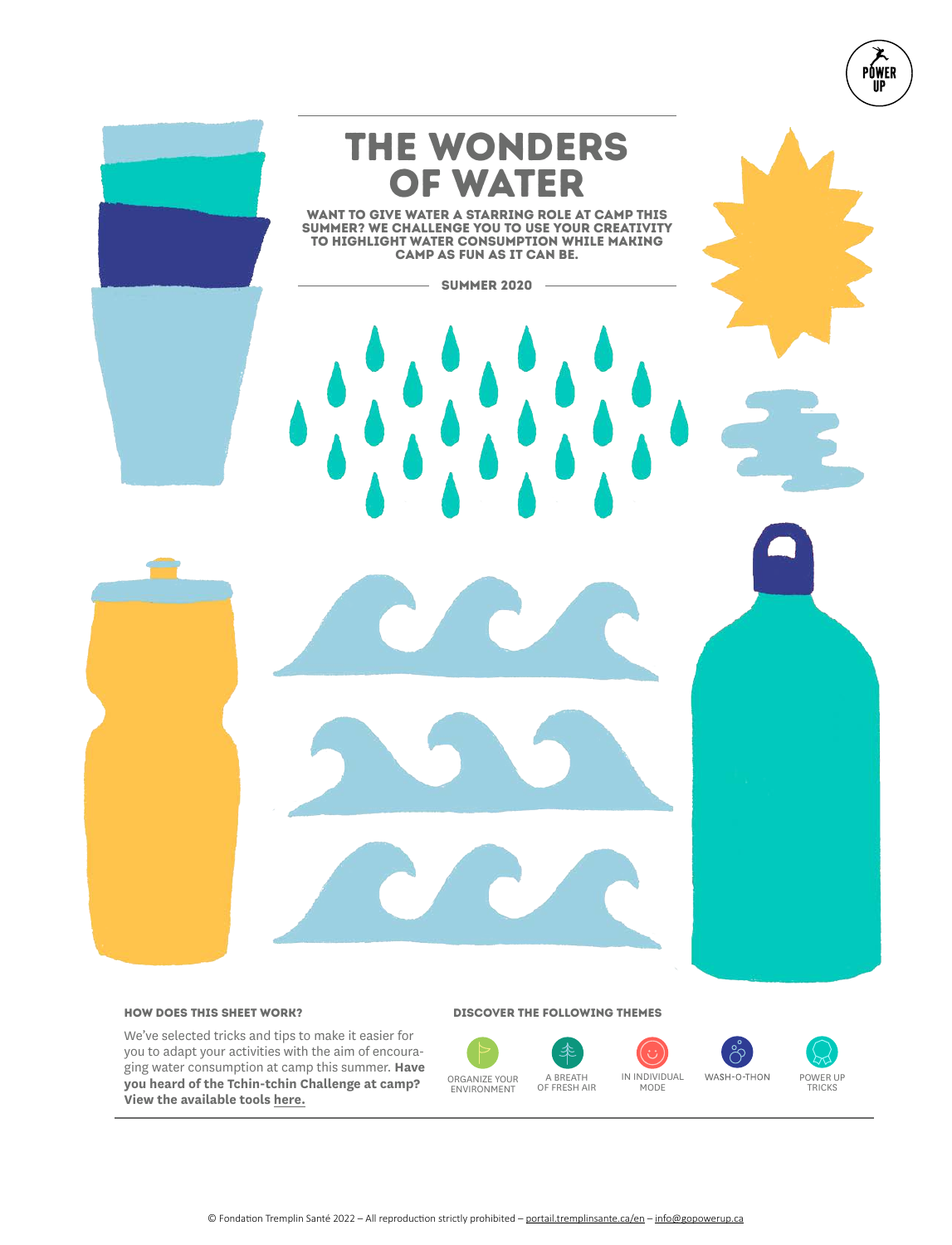





## Organize your environment

## **Make sure that visual markers are clear so that campers know where to place themselves.**

## **Plan the space you need to present your activity:**

Use colour to mark off the activity space, for example with foam noodles or coloured tape.

Use your imagination! Consider marking off each camper's space during individual activities, for example with yoga mats, hoops or beach towels.

Find a shady spot to keep the campers' water bottles, and make sure they're a safe distance apart.

# A breath of fresh air

**Now's the time to explore your environment and tap into the potential of everything around you to ensure that your campers stay hydrated.**

**Water not only tastes good, but it can also be a source of fun! Make the most of the splash pads and swimming pools near your camp.** 

If there are none, it's no big deal! Use water guns or spray bottles to surprise your campers with a burst of fresh water. But remember, each camper must have his or her own material.

Psssst! Remember that even though playing in water lowers the body's temperature, it doesn't nullify the need to drink plenty of water.

**Keep an eye on the weather: On extremely hot days, increase the frequency of water breaks.** 

## **Set out in search of water stations at camp.**

Have your campers fill their water bottles before each activity, especially if it's hot outside and the activity is held far from a water station.

Psssssst! Make sure the campers wash their hands well before and after filling their water bottles, and disinfect the water fountain frequently. Physical distancing guidelines must be observed in lineups.

## **Decorate water fountains to remind everyone about the importance of drinking water this summer.**

Make sure your campers don't drink directly from the water fountain, which should only be used to fill water bottles.

For inspiration, see the **H2WOW activity**.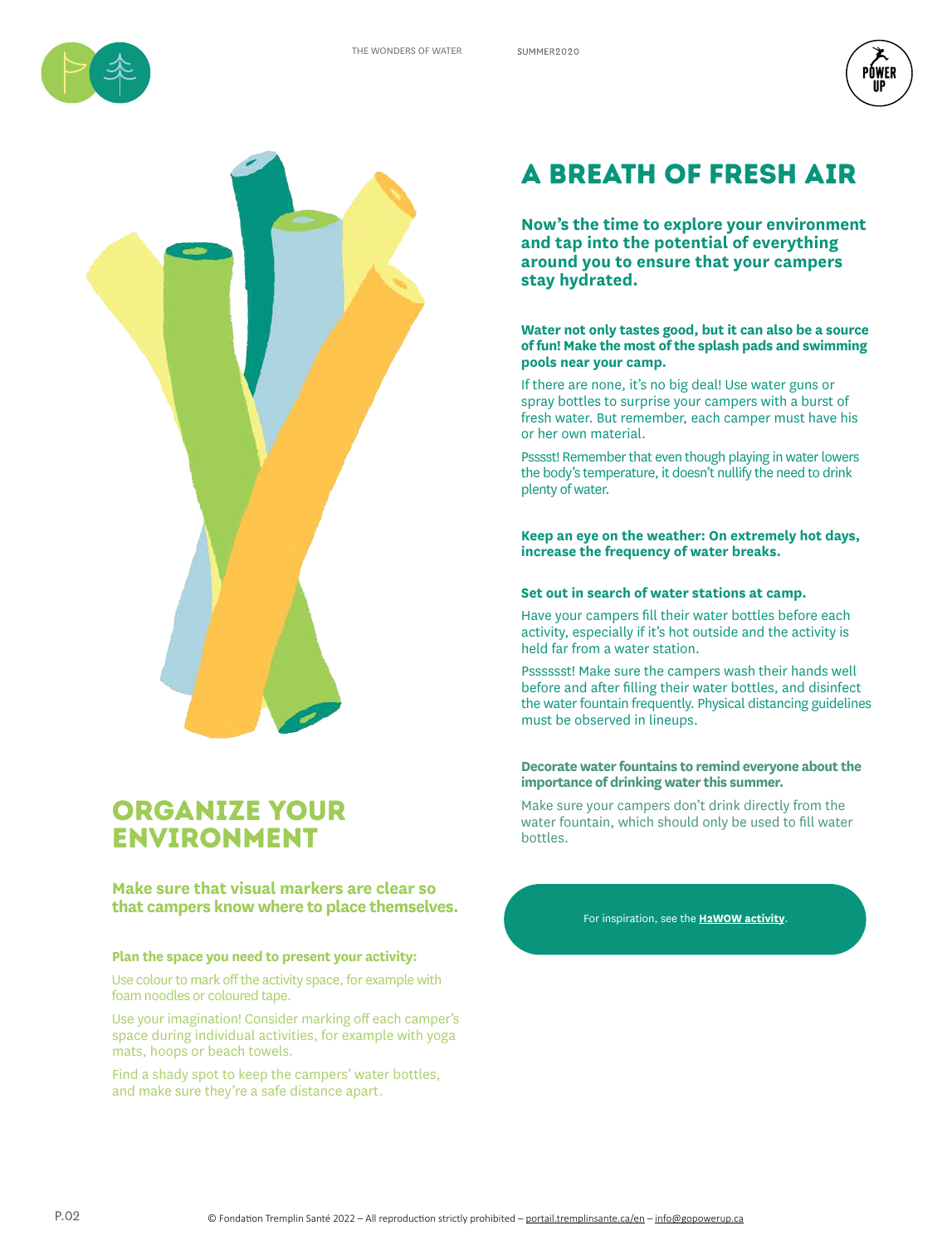

## In individual mode

## **Avoid physical contact, and use your imagination to keep your campers hydrated.**

## **Ask each camper to bring their own reusable water bottle for the summer.**

Make sure parents don't forget to include a water bottle in their child's bag. You can even share a little tip with them: Freeze the water bottle to keep the camper's lunch cool and ensure that he or she has a fresh supply of cold water for the day.

Consider a water bottle decorating activity with your campers (with permission from their parents). This will make it easier for you to identify each camper's water bottle.

## **If you're planning to present a creative workshop on flavoured water:**

Prepare your ingredients in advance, making sure to practice the proper hand and equipment hygiene at all times during the preparation.

Ask each camper to create his or her own flavoured water using ingredients that you provide. For inspiration, see the activity entitled Ready, Set, Spatulas! to learn more about cooking with your campers this summer

At the end of the activity, create a book with all the recipes, and provide parents with a copy so that the campers can make them at home. For inspiration, see the activity entitled Tchin-tchin chefs.

You can even find inspiration from the garden at camp to flavour your water with strawberry-basil, cucumber-mint, pineapple-rosemary, etc.

Explore flavoured water using all five senses, through the Mouth-watering activity.



# BLue gold rush

auter TIP

PŃWFR

**OUTSID** 

**QUICK TIP** 

**Organize a water-themed treasure hunt through the activity entitledBlue gold rush.** 

Your campers will have to think hard to find answers to the clues. And don't forget to avoid gatherings. Only one camper at a time should be in charge of searching for clues.



## **Challenge your campers to get creative when it comes to water consumption:**

Invent a short song to sing together before taking a drink of water.

Create original dance movements drawn from Tchin-tchin.

Act out Tchin-tchin with your campers at a distance, with no contact.

Encourage your campers to create word games or charades containing the word "water."

Ask your campers to come up with slogans that encourage water consumption at camp. You could create attractive posters to promote water consumption, through the activity entitled A tempting offer.

Organize an imitation game based on the theme of water. Who'll be the first to guess? Need ideas? See the game entitled Here's to water.

Encourage memorization by asking your campers to name the times that are conducive to drinking water at camp. For inspiration, see the game entitled I drink water when …

#### **Have your campers meet active challenges.**

Have you considered yoga? See the Aquatic yoga activity for inspiration.

With your campers, create an obstacle course that involves moving around water bottles placed on the ground. The goal is to get your campers to observe physical distancing. Take inspiration from the activity entitled The rapids.